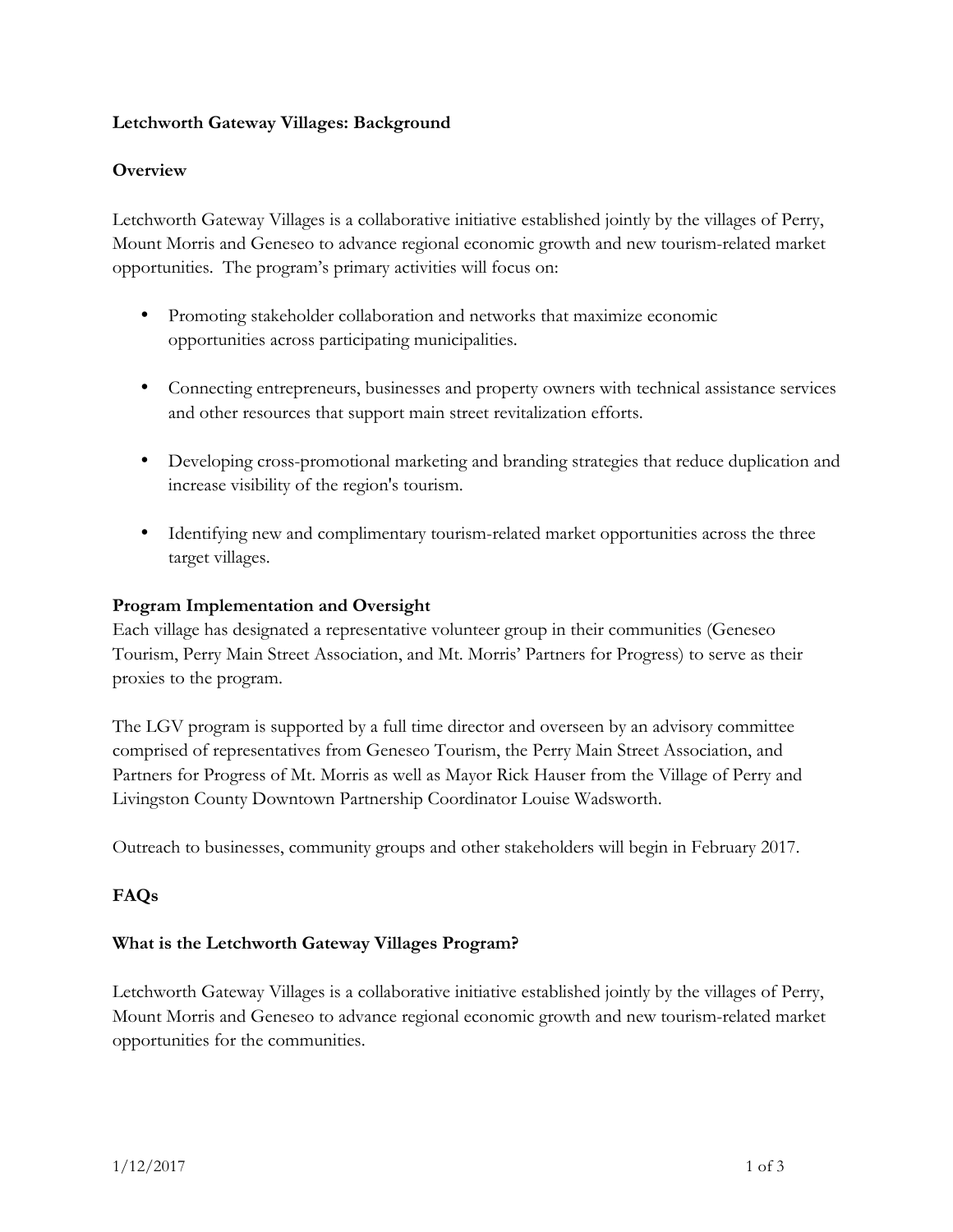#### **What organizations are involved?**

Each village has designated a representative volunteer group (Geneseo Tourism, Perry Main Street Association, and Mt. Morris' Partners for Progress) in their communities to serve as their proxies to the program.

The advisory committee for the program includes representatives from Geneseo Tourism, the Perry Main Street Association, and Partners for Progress of Mt. Morris as well as Mayor Rick Hauser from the Village of Perry (a sponsor of the grant) and Livingston County Downtown Partnership Coordinator Louise Wadsworth.

#### **Why Geneseo, Mount Morris and Perry?**

The three communities that partnered to establish the program, i.e., the Villages of Perry, Mount Morris and Geneseo have much in common. All three villages are small in size and scale, with Main Street corridors that have similar characteristics and are located near entrances to Letchworth State Park. They serve as gateway communities for visitors to Letchworth. Each village designated a community organization to provide a volunteer representative to the program's advisory group.

#### **Why these organizations?**

All three (3) organizations (Geneseo Tourism, Perry Main Street Association, and Mt. Morris' Partners for Progress) are volunteer associations/committees that have been active for numerous years in their respective communities. The Geneseo Tourism and Promotions Committee has been in operation for 20 years, the Perry Main Street Association has been in operation 10 years, and Partners for Progress have been in operation for 3 years. Each organization is actively involved in organizing joint promotions, marketing, special events planning, and the like within their respective communities.

# **How will the program work? How will Letchworth Gateway Villages partner with existing organizations already serving the local business and tourism industries?**

Letchworth Gateway Villages seeks to enhance (not duplicate or recreate) existing marketing efforts, services and technical assistance opportunities through improved collaboration across the villages Perry, Mt. Morris and Geneseo. Towards this end, the program's primary activities will focus on:

- Promoting stakeholder collaboration and networks that maximize economic opportunities across participating municipalities.
- Connecting entrepreneurs, businesses and property owners with technical assistance services and other resources that support main street revitalization efforts.
- Developing cross-promotional marketing and branding strategies that reduce duplication and increase visibility of the region's tourism.